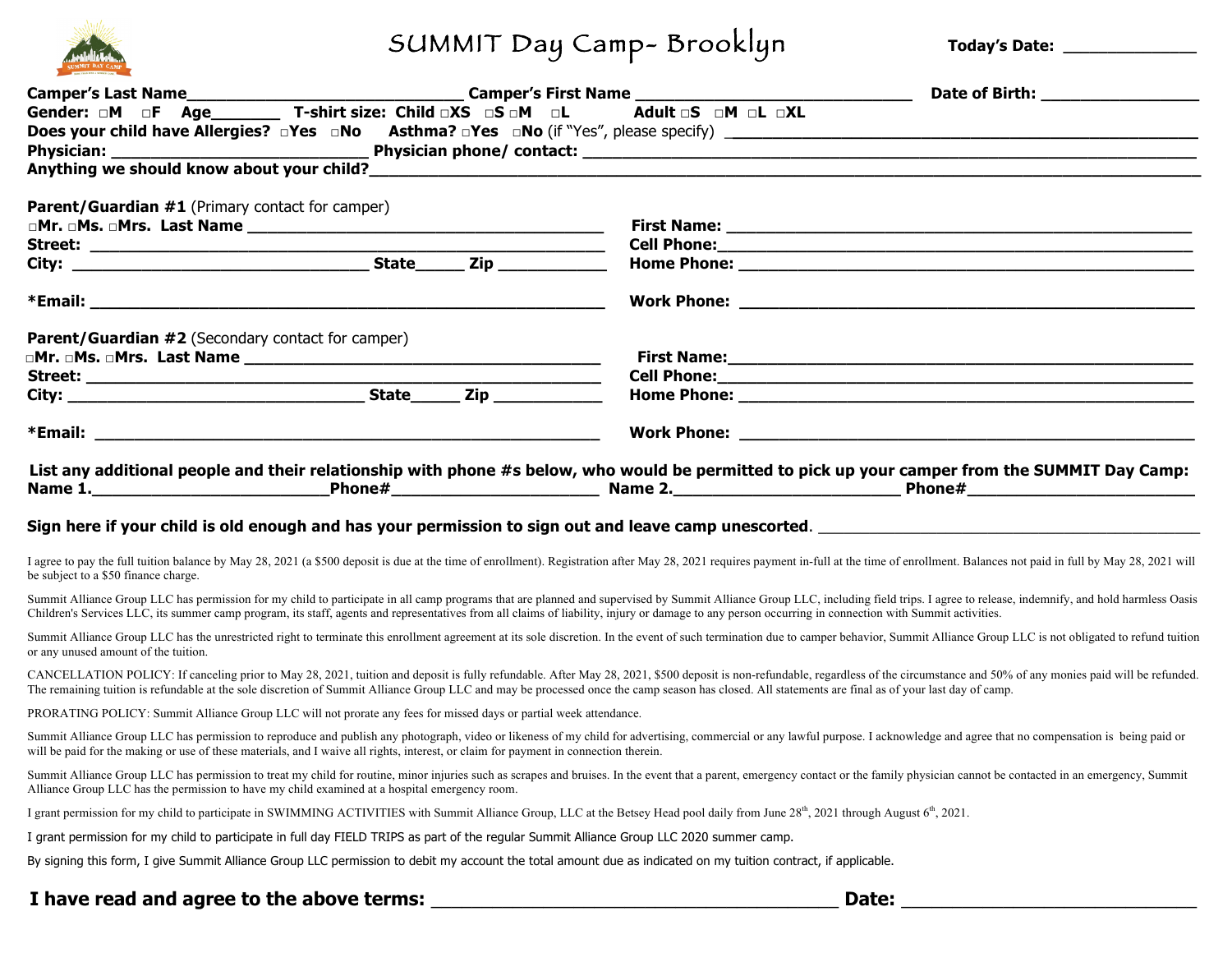

### SUMMIT Day Camp- Brooklyn **Camper's Name:\_\_\_\_\_\_\_\_\_\_\_\_\_\_\_\_\_\_\_\_\_\_\_\_\_\_\_**

### **Step 1: Please check off in the boxes below each week your child will attend camp and/or need bus, early or late services.**

| <b>Week 1:</b> $6/28-7/2$ $\Box$ Camp $\Box$ Bus $\Box$ Early $\Box$ Late  | <b>Week 2:</b> $7/5-7/9$ $\Box$ Camp $\Box$ Bus $\Box$ Early $\Box$ Late   | <b>Week 3:</b> $7/12-7/16$ $\Box$ Camp $\Box$ Bus $\Box$ Early $\Box$ Late |
|----------------------------------------------------------------------------|----------------------------------------------------------------------------|----------------------------------------------------------------------------|
| <b>Week 4:</b> $7/19-7/23$ $\Box$ Camp $\Box$ Bus $\Box$ Early $\Box$ Late | <b>Week 5:</b> $7/26-7/30$ $\Box$ Camp $\Box$ Bus $\Box$ Early $\Box$ Late | <b>Week 6:</b> 8/2-8/6 $\Box$ Camp $\Box$ Bus $\Box$ Early $\Box$ Late     |

**Step 2: Choose the corresponding fees for the weeks selected above.** (You may sign up for camp now and add bus or other services later.)

| <b>Camp Weeks</b>       | <b>BUS</b>              | <b>EARLY</b> drop off   | <b>LATE</b> pick up     | <b>Work Sheet</b>            |  |
|-------------------------|-------------------------|-------------------------|-------------------------|------------------------------|--|
| $\square$ 2 weeks \$550 | $\square$ 2 weeks \$190 | $\square$ 2 weeks \$90  | $\square$ 2 weeks \$90  | Camp Fee (weeks) $$$         |  |
| $\square$ 3 weeks \$825 | $\square$ 3 weeks \$285 | $\square$ 3 weeks \$135 | $\square$ 3 weeks \$135 | $\pm$                        |  |
| $\Box$ 4 weeks \$1,100  | $\square$ 4 weeks \$380 | $\square$ 4 weeks \$180 | $\square$ 4 weeks \$180 | Bus or Early                 |  |
| □5 weeks \$1,375        | $\square$ 5 weeks \$475 | $\square$ 5 weeks \$225 | $\square$ 5 weeks \$225 | $\pm$                        |  |
| $\Box 6$ weeks \$1,650  | $\square$ 6 weeks \$570 | □6 weeks \$270          | $\square 6$ weeks \$270 | Late                         |  |
|                         |                         |                         |                         | <b>Total Camp Cost</b><br>\$ |  |

### **Step 3: Payment Options**

□ **Pay \$500 now, pay balance later** (a statement will be given after deposit payment is processed. The balance is due by May 28, 2021).

 **□ Pay \$500 now, authorize Auto-payment on Debit or Credit for balance on May 28, 2021** (a statement given after each payment is processed).

□ **Pay \$500 now, authorize Monthly Auto-payment on Credit Card- monthly amount indicated below; with the balance paid on or before** May 28, 2021 (statements given after each payment is processed). Amount to charge monthly: \$\_

(Payments will be processed on the 15th of each month, beginning with the month following the date of this application; final payment will be processed on **May 28, 2021**).

□ **Pay in Full now** (a statement will be given after payment is processed).

|                                                                                                  |                                 | <b>Step 4: Payment Information</b> Obebit Card Ocheck (Payable to Summit Alliance Group, LLC) OCash OCredit Card: OMasterCard OVisa OAmEx ODiscover<br>Today's Date: _____________________<br><b>Last:</b> the contract of the contract of the contract of the contract of the contract of the contract of the contract of the contract of the contract of the contract of the contract of the contract of the contract of the co |
|--------------------------------------------------------------------------------------------------|---------------------------------|-----------------------------------------------------------------------------------------------------------------------------------------------------------------------------------------------------------------------------------------------------------------------------------------------------------------------------------------------------------------------------------------------------------------------------------|
| Debit/Credit Card #:                                                                             | <b>Expiration Date:</b>         |                                                                                                                                                                                                                                                                                                                                                                                                                                   |
| <b>Amount to Charge Today: \$</b>                                                                | <b>Balance: \$_____________</b> |                                                                                                                                                                                                                                                                                                                                                                                                                                   |
| Return this completed application to:<br><b>SUMMIT Day Camp PO Box 100043 Brooklyn, NY 11210</b> |                                 | <b>Email:</b> summitsummerbrooklyn@gmail.com<br><b>Phone:</b> (929) 474-3146                                                                                                                                                                                                                                                                                                                                                      |